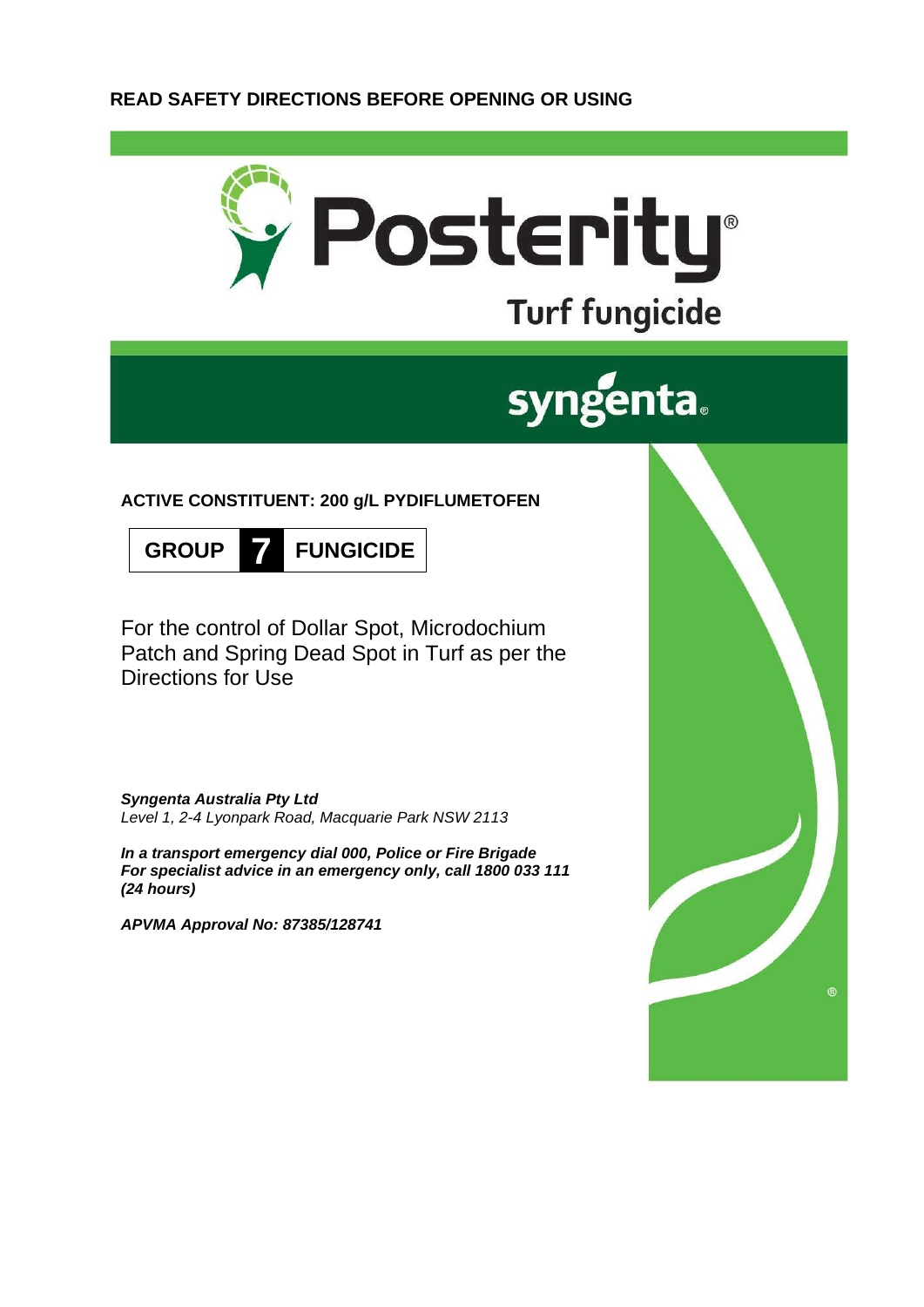#### **DIRECTIONS FOR USE Restraints**

DO NOT apply with aircraft

DO NOT apply if heavy rains or storms that are likely to cause runoff are forecast within 3 days DO NOT irrigate to the point of runoff for at least 3 days after application

DO NOT apply more than two consecutive applications of either POSTERITY or another Group 7 fungicide.

Apply at least 1 application of an alternative fungicide group before reapplying POSTERITY DO NOT apply more than 2 L/ha of POSTERITY per year

| <b>Situation</b> | <b>Disease</b>                                                                    | Rate            | <b>Critical Comments</b>                                                                                                                                                                                                                                                                                                 |
|------------------|-----------------------------------------------------------------------------------|-----------------|--------------------------------------------------------------------------------------------------------------------------------------------------------------------------------------------------------------------------------------------------------------------------------------------------------------------------|
| Turf             | Dollar Spot<br>(Clarireedia homoeocarpa)<br>formerly (Sclerotinia<br>homoeocarpa) | $0.5$ L/ha      | Preventative treatment:<br>Apply prior to symptom development, when<br>conditions are favourable to disease<br>development.<br>Re-apply after 14 days if required.                                                                                                                                                       |
|                  |                                                                                   | $0.75 - 1$ L/ha | Early curative/ Preventative treatment:<br>Apply prior to symptom development or at<br>first signs of disease development.<br>Re-apply after 28 days if required.<br>Apply the higher rate under heavy disease<br>pressure or if longer intervals of control are<br>desired.                                             |
|                  | Microdochium Patch or Winter<br>Fusarium<br>(Microdochium nivale)                 | $0.5 - 1$ L/ha  | Preventative treatment/ Early curative:<br>Apply prior to symptom development or at<br>first signs of disease development.<br>Re-apply after 14 to 28 days if required.<br>Apply the higher rate under heavy disease<br>pressure or if longer intervals of control are<br>desired.                                       |
|                  | Spring Dead Spot<br>(Ophiosphaerella spp.)                                        | $0.5 - 1$ L/ha  | <b>Preventative treatment:</b><br>Apply prior to symptom development in mid-<br>Summer to Autumn (January to April).<br>Make a second application 28 days later.<br>Apply the higher rate when historical disease<br>pressure was high.<br>Irrigate with 6-10mm of water after<br>application to wash into the rootzone. |

# **NOT TO BE USED FOR ANY PURPOSE, OR IN ANY MANNER, CONTRARY TO THIS LABEL UNLESS AUTHORISED UNDER APPROPRIATE LEGISLATION**

## **GENERAL INSTRUCTIONS**

POSTERITY is recommended for control of Dollar Spot, Microdochium Patch and Spring Dead Spot and has preventative and curative properties. POSTERITY should be applied as part of an integrated resistance management program. Before use of any fungicide, proper diagnosis of the organism causing the disease is important.

#### **Mixing**

POSTERITY is a Suspension Concentrate (SC) formulation that mixes readily with water and is applied as a spray. Measure the required amount of POSTERITY, add to the partly filled spray tank, and then add the remainder of the water.

#### **Application**

Ground Application only

Apply to established turf using well maintained and accurately calibrated spray equipment. Apply evenly and in sufficient water volume, to ensure thorough coverage and uniform disease control. Apply after mowing or allow treated area to dry before mowing.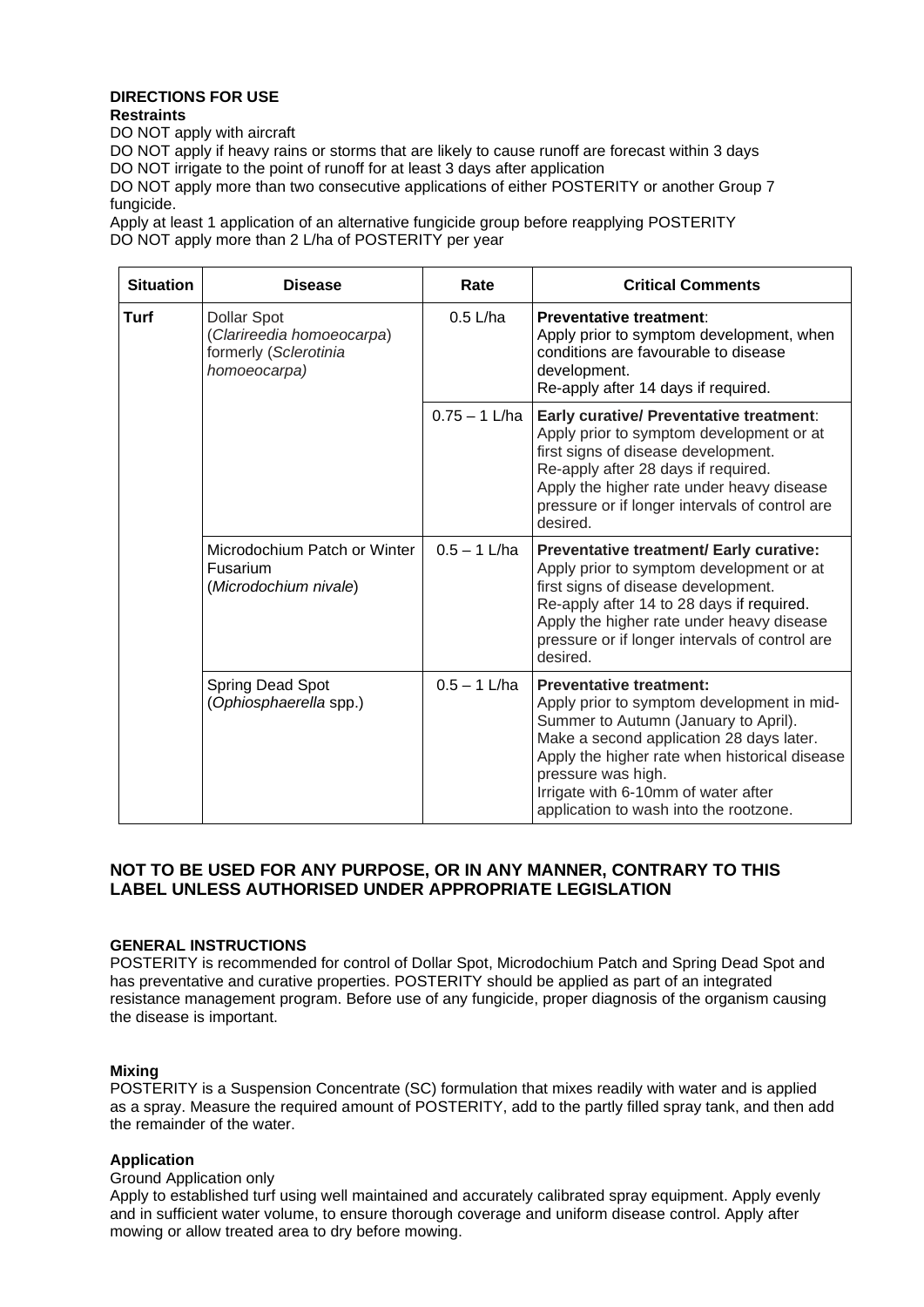*Foliar and Crown Disease* (Dollar Spot, Microdochium Patch): Apply in a minimum of 350 – 800 L of water/ha using a medium to coarse droplet (e.g. Syngenta air induction XC nozzle 025 or 04) and allow the treated area to dry prior to irrigating. In higher cut turf (≥15 mm) a spray shielding effect can occur, impacting negatively on spray penetration and even coverage at low application volumes.

*Root Disease* (Spring Dead Spot): Apply in approximately 1000 L of water/ha using a coarse to extremely coarse droplet (e.g. Syngenta air induction XC nozzle 08). Irrigate with 6-10mm of water directly after application to wash POSTERITY into the upper root zone.

## **Compatibility**

POSTERITY is compatible with a range of commonly used fungicides, insecticides, herbicides and fertilizers. Always consult your Syngenta representative before mixing POSTERITY with other products. As formulations of other manufacturer's products are beyond the control of Syngenta, and the quality of water may vary with location, all mixtures should be tested prior to mixing commercial quantities.

# **Fungicide Resistance Warning GROUP 7 FUNGICIDE**

For fungicide resistance management POSTERITY Turf Fungicide is a Group 7 SDHI fungicide. Some naturally occurring individual fungi resistant to POSTERITY and other Group 7 fungicides may exist

through normal genetic variability in any fungal population. The resistant individuals can eventually dominate the fungal population if these fungicides are used repeatedly. These resistant fungi will not be controlled by POSTERITY or other Group 7 fungicides, thus resulting in a reduction in efficacy and possible yield loss. Since the occurrence of resistant fungi is difficult to detect prior to use, Syngenta Australia Pty Ltd accepts no liability for any losses that may result from the failure of POSTERITY to control resistant fungi.

POSTERITY may be subject to specific resistance management strategies. To help prevent the development of resistance to POSTERITY, use in accordance with the current Fungicide Resistance Management (IRM) strategy for your region. For further information contact your chemical supplier, consultant, local Department of Agriculture or Primary Industries or local Syngenta Representative.

# **PRECAUTIONS**

DO NOT graze treated areas or feed turf clippings from treated areas to animals including poultry. DO NOT allow entry in treated areas until the spray has dried.

## **PROTECTION OF HONEY BEES AND OTHER INSECT POLLINATORS**

Bee brood development may be harmed by exposure to residues transported into the hive by foraging bees, overspray or drift. DO NOT spray while bees are actively foraging on and around the treatment area. DO NOT allow spray drift to flowering weeds or flowering crops in the vicinity of the treatment area. Before spraying, notify beekeepers to move hives to a safe location with an untreated source of nectar and pollen, if there is potential for managed hives to be affected by the spray or spray drift.

## **PROTECTION OF WILDLIFE, FISH, CRUSTACEANS AND ENVIRONMENT**

Very toxic to aquatic life. DO NOT contaminate wetlands or watercourses with this product or used containers. DO NOT apply under weather conditions, or from spraying equipment, that may cause spray to drift onto adjacent areas, particularly wetlands, waterbodies, or watercourses.

## **STORAGE AND DISPOSAL**

Store in the closed original container in a cool, well ventilated area. DO NOT store for prolonged periods in direct sunlight.

Triple rinse containers before disposal. Add rinsings to treatment tank. DO NOT dispose of undiluted chemicals on site. If recycling, replace cap and return clean containers to recycler or designated collection point. If not recycling, break, crush or puncture and deliver empty packaging to an approved waste management facility. If an approved waste management facility is not available bury the empty packaging 500 mm below the surface in a disposal pit specifically marked and set up for this purpose clear of waterways, desirable vegetation and tree roots, in compliance with relevant Local, State or Territory government regulations. DO NOT burn empty containers or product.

## **SAFETY DIRECTIONS**

**Harmful if inhaled. Do not inhale spray mist. May irritate the eyes. Avoid contact with the eyes. Wash hands after use.**

## **FIRST AID**

**If poisoning occurs contact a doctor or Poisons Information Centre. Phone Australia 131 126.**